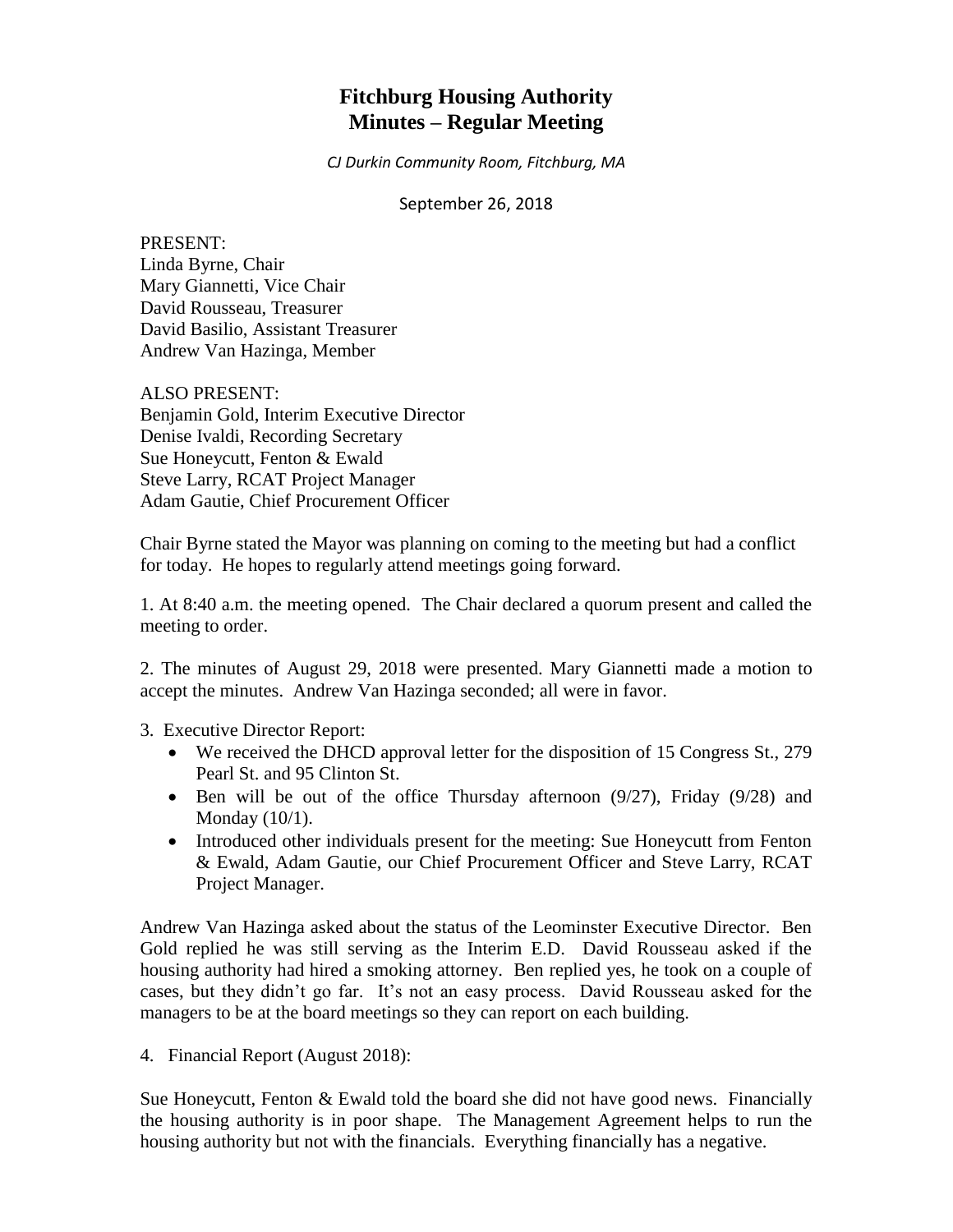Next year, DHCD will boost the reserves to 35%, have to keep it at 20%. Mary Giannetti asked would the reserves would be we got the subsidy DHCD is supposed to give us. How can we get the money owed? Sue Honeycutt responded that the housing authority can't control.

Linda Byrne asked what happens if we continue to be in bad shape. Sue Honeycutt replied it's always a struggle to stay within the budget. We are spending more than we have. Utilities, etc. have to be paid. If employees can share work, can save money. Mary Giannetti asked, over time what money has DHCD given, since five years ago. Sue Honeycutt will look and put something together to include solar credits. She also went over the different line items under Administrative. The CIP comes out of state bond funding for larger projects. Should ask Sheila for accrual method of accounting.

Andrew Van Hazinga made a motion to accept the August financial report. Mary Giannetti seconded, all were in favor.

5. Modernization Report:

- 689-3 240 Ashburnham Driveway and Fence Replacement has reached substantial completion.
- 200-1 Green Acres Basement Moisture Remediation preparing scope of work to go out to bid.
- 689-1 76 Mechanic Fire Sprinkler Installation should be completed next month.
- 667-1/705-2 Canton Valley Fire Alarm Upgrade work in progress.
- 6. State-Aided Housing Report:
	- 78 new standard applications in August; 25 elderly/young-disabled, 53 family (21) local residents).
	- 2,680 applicants on the waiting list; 999 local residents.
	- 82 emergency applications received for all of our housing authorities; five were hurricane victims.
	- Eleven  $(11)$  new lease-ups, five  $(5)$  new vacancies.
	- Overall occupancy rate was 92.16% for July.
	- Work order report included.
	- Monthly Payroll passed around for board review and two signatures.
- 7. Section 8 Housing Choice Voucher Report:
	- 99% leased.
	- MRVP, 64% allocated.
	- State MRVP 100% leased.
- 8. Old Business: None
- 9. New Business: The following resolutions were presented:

Steve Larry told the board that formula funding is about seven years old. The RCAT assists the housing authorities with the process, the housing authority receives about \$400-500,000 a year. He then went over the process covering the CIP five year plan as follows: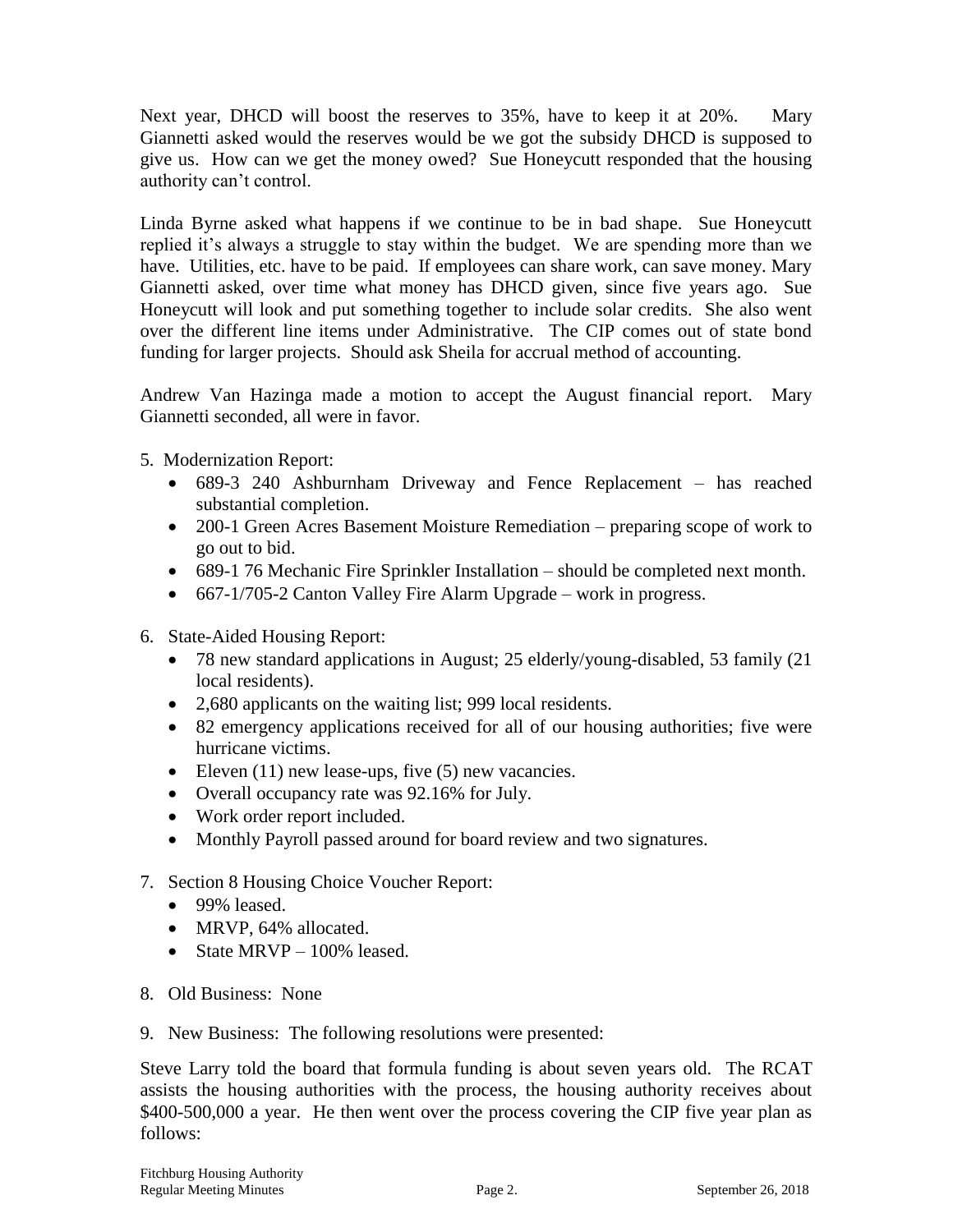- The green column (first year) shows the active projects, some are in warranty stage. David Rousseau said Royal Heater said there is a sensor issue in the Community Room, should have fans to draw the heat down. Steve will look at.
- The blue column (second year) is a planning year, staring July 1, 2019.
- The orange column (third year) are small projects and also a planning year for 2020.

Steve Larry added we are always looking for extra money.

# RESOLUTION TO APPROVE THE APPLICATION FOR THE 2019 CAPITAL IMPROVEMENT PLAN – FORMULA FUNDING TO DHCD

#### Resolution 2018-09-01

- Whereas: DHCD will annually provide a given amount of capital development funding through a "formula funding" allocation to address deficiencies and deferred maintenance issues identified and,
- Whereas: The Fitchburg Housing Authority has the need to submit an application for Capital Improvement Plan (CIP) to DHCD for the year 2019 and,
- Whereas: Meetings were held with the tenants on September 17 and September 20 for their comment and input as required by DHCD.

#### NOW THEREFORE BE IT RESOLVED,

That the members of the Fitchburg Housing Authority Board of Commissioners have reviewed and approved the five year Capital Improvement Plan (CIP) Formula Funding for years 2019 to 2023 as presented and further authorize the Interim Executive Director to submit the application to DHCD.

- RESOLVED, Motion made by Andrew Van Hazinga to authorize the Interim Executive Director to submit the application for 2019 Capital Improvement Plan (CIP) Formula Funding, as proposed, to DHCD.
- SECONDED, David Rousseau seconded the motion, and the motion was passed by a unanimous vote.

Mary Giannetti left the meeting at 9:51 a.m.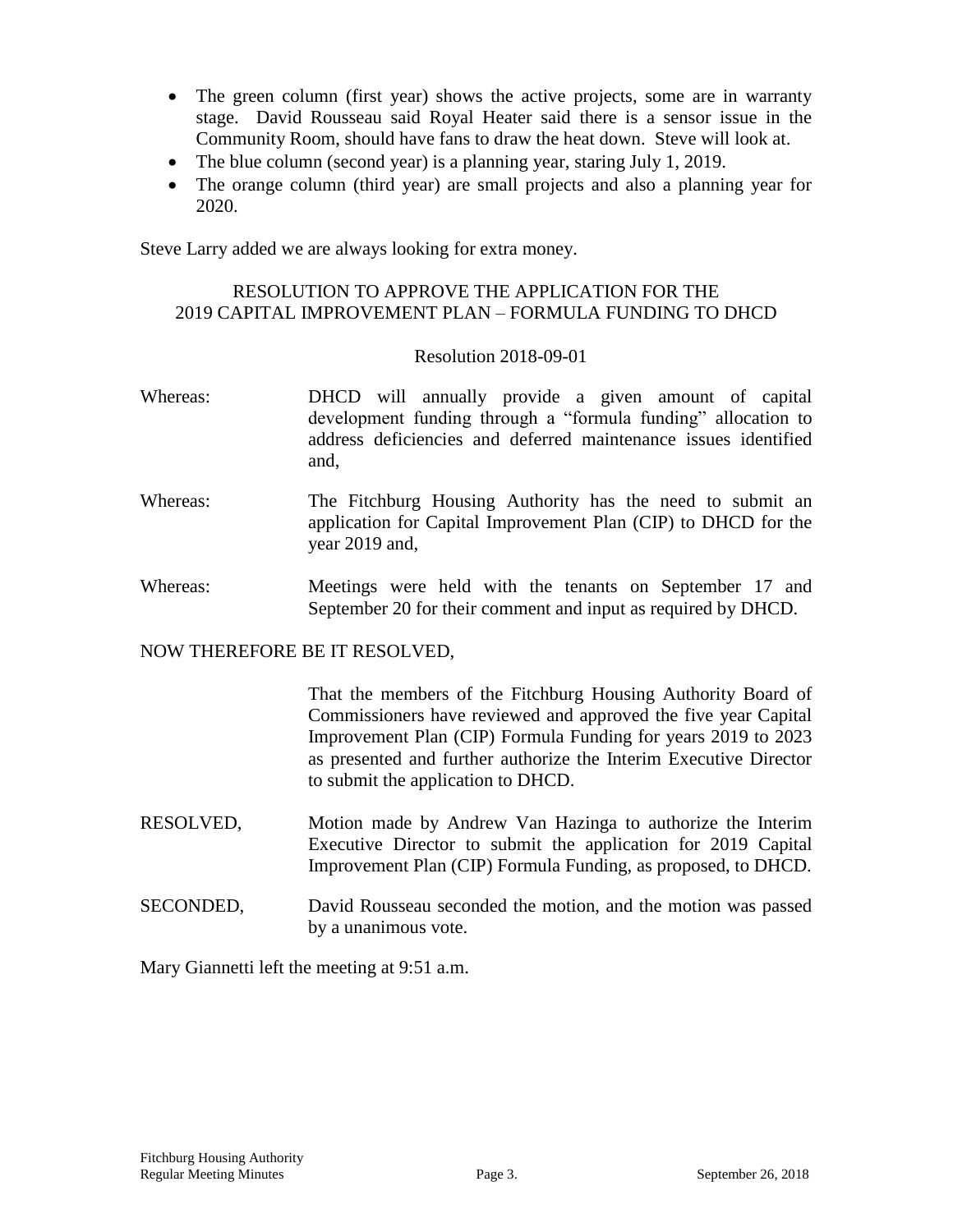## RESOLUTION TO AWARD CONTRACT FOR ELEVATOR PREVENTATIVE MAINTENANCE AND REPAIR SERVICES

#### Resolution 2018-09-02

- WHEREAS: The Fitchburg Housing Authority has advertised for bids for elevator preventative maintenance and repair services, and
- WHEREAS: Two (2) firms responded to our solicitation (see attached memorandum).

#### NOW THEREFORE BE IT RESOLVED,

That the Fitchburg Housing Authority Board of Commissioners approves the lowest responsible and eligible bid, in the estimated amount of \$32,375.00 for a one (1) year contract, to Elevator Maintenance and Service, Inc. with two (2) options to renew annually at sole FHA discretion and authorize the Chair, or their designee, to sign said contract and/or any other documents necessary.

- RESOLVED, Motion made by Andrew Van Hazinga to award the contract for elevator preventative maintenance and services in the estimated amount of \$32,375.00 to the lowest qualified bidder, Elevator Maintenance and Service Inc. with two (2) options to renew annually at sole FHA discretion and to authorize the signing of the contract, and/or any other documents necessary, by the Chair, or their designee.
- SECONDED: David Basilio seconded the motion, and the motion was passed by a unanimous vote.

## RESOLUTION AUTHORIZING INTERIM EXECUTIVE DIRECTOR TO SIGN DOCUMENTS RELATED TO SALE OF FHA OWNED PROPERTY

#### Resolution 2018-09-03

Whereas: The Fitchburg Housing Authority, in conjunction with DHCD, recently solicited proposals to dispose of FHA owned property due to requiring significant investment to rehabilitate the property for habitation, and

#### NOW THEREFORE BE IT RESOLVED,

That the Fitchburg Housing Authority Board of Commissioners authorizes the Interim Executive Director Benjamin Gold to sign all documents related to the sale of any FHA owned property, including the contract and deed.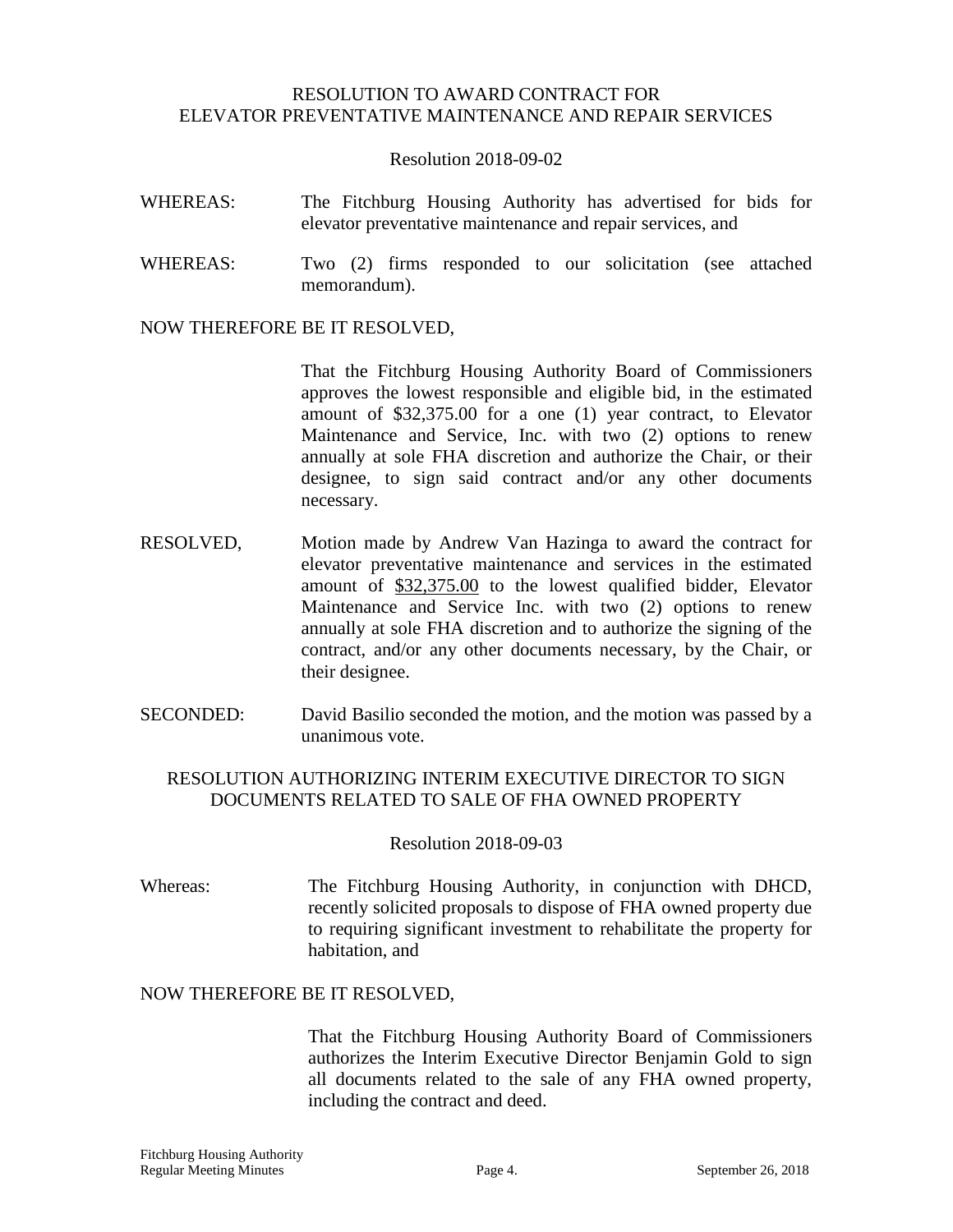RESOLVED, Motion made by David Rousseau to authorize the Interim Executive Director Benjamin Gold to sign all documents related to the sale of any FHA owned property, including the contract and deed.

SECONDED, David Basilio seconded the motion, and the motion was passed by a unanimous vote.

## RESOLUTION AUTHORIZING SUBMITTAL OF DEVELOPMENT PROPOSAL - HUD FORM 52483-A

#### Resolution 2018-09-04

Whereas: The Fitchburg Housing Authority is required by HUD to submit a Development Proposal (HUD Form 52483-A) for three properties that are being rehabbed, pursuant to 24 CFR 905.606, and Whereas: The three properties are located at 174 Milk St., 28 Taft St. and 24 Forest St. *(see attached memorandum).*

## NOW THEREFORE BE IT RESOLVED,

That the Fitchburg Housing Authority Board of Commissioners authorizes the submittal of a Development Proposal (HUD Form 52483-A), pursuant to 24 CFR 905.606, in conjunction with the three properties that are being rehabbed at 174 Milk St., 28 Taft St. and 24 Forest St.

- RESOLVED, Motion made by David Basilio to authorize the submittal of HUD Form 52483-A Development Proposal, pursuant to 24 CFR 905.606, in conjunction with the three properties that are being rehabbed at 174 Milk St., 28 Taft St. and 24 Forest St.
- SECONDED, David Rousseau seconded the motion, and the motion was passed by a unanimous vote.

The board asked if they could get the addresses for the scattered sites and status.

## RESOLUTION CHANGING AND ESTABLISHING THE APPROVING OFFICIAL FOR LOCCS/VRS

## Resolution 2018-09-05

- Whereas: The Fitchburg Housing Authority requires an Approving Official for the Line of Credit Control System (LOCCS), HUD's grant distribution system, and
- Whereas: We do not currently have an Executive Director in place, and
- Whereas: The Approving Official must be a permanent official as "Interim/Acting" titles are not recognized by the auditors.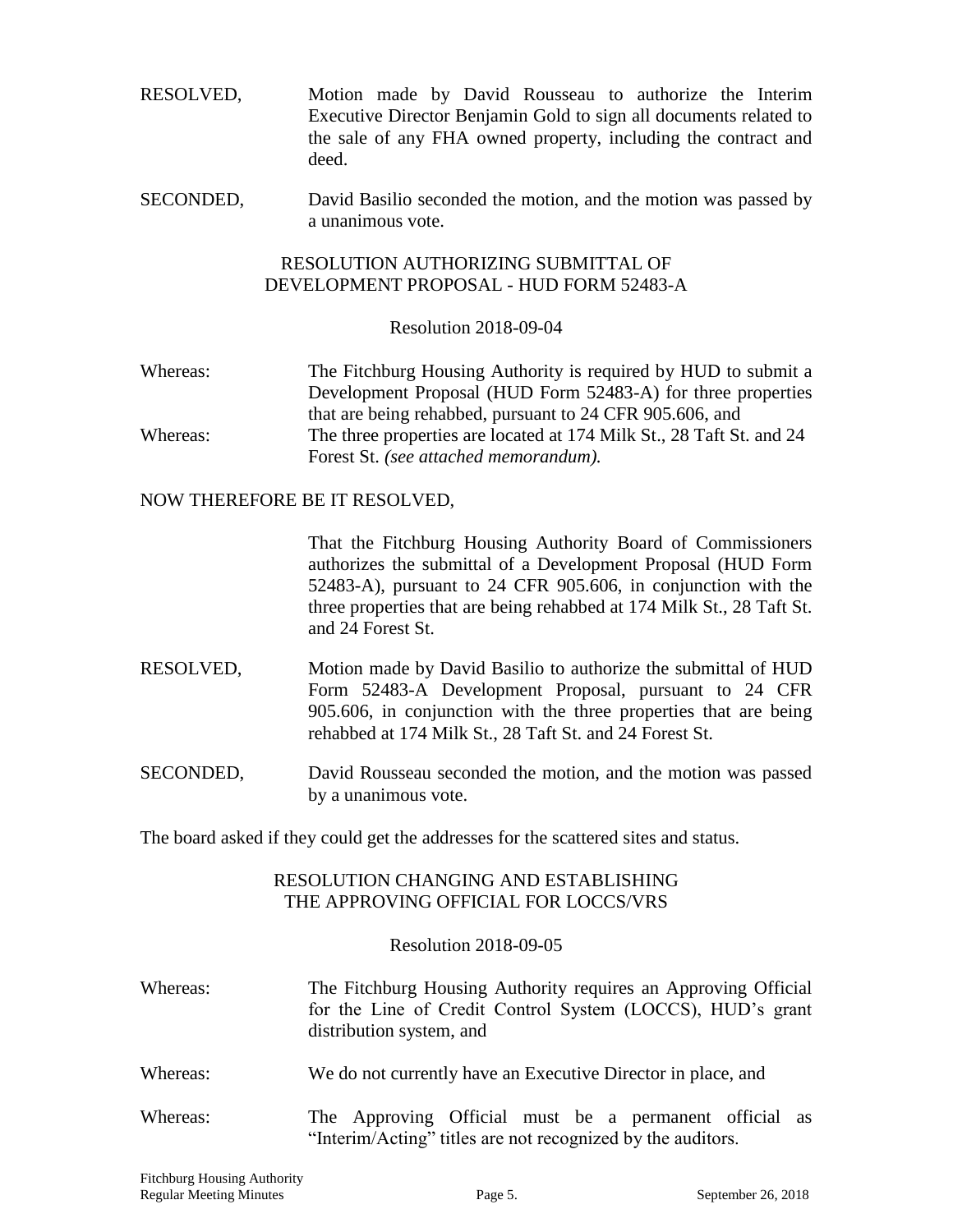NOW THEREFORE BE IT RESOLVED,

That the Fitchburg Housing Authority Board of Commissioners approves changing and establishing Linda Byrne, Chair, as the LOCCS/VRS Approval Official for the Fitchburg Housing Authority.

- RESOLVED, Motion made by David Rousseau to approve changing and establishing Linda Byrne, Chair, as the LOCCS/VRS Approval Official for the Fitchburg Housing Authority.
- SECONDED, David Basilio seconded the motion, and the motion was passed by a unanimous vote.

On the following resolution, Adam Gautie told the board that DHCD had vetted the buyer and the sale. The buyer must meet certain milestones within a year, then the deed is signed over.

## RESOLUTION FOR OWNERSHIP TRANSFER OF 132 PLEASANT STREET

## Resolution Number 2018-09-06

- Whereas: The Fitchburg Housing Authority, in conjunction with DHCD, recently solicited proposals to dispose of FHA owned property located at 132 Pleasant Street due to requiring significant investment to rehabilitate the property for habitation, and
- Whereas: The proposals were due by August 22, 2018 and we received two responsive and responsible Option A proposals and one responsive and responsible Option B proposal (*see attached memo*), and
- Whereas: Joseph and Susan Shaine submitted the highest rated Option A proposal for 132 Pleasant Street to develop affordable housing and maintain affordable housing into perpetuity for \$1. Proposals were reviewed by both DHCD and FHA.

## NOW THEREFORE BE IT RESOLVED,

That the Fitchburg Housing Authority Board of Commissioners approve ownership transfer of 132 Pleasant Street in the amount of \$1, subject to DHCD final approval, and conditional upon securing all financing and being fully prepared for construction within (1) year.

- RESOLVED, Motion made by Andrew Van Hazinga to transfer ownership of 132 Pleasant Street in the amount of \$1, subject to DHCD final approval, and conditional upon securing all financing and being fully prepared for construction within (1) year.
- SECONDED, Linda Byrne seconded the motion, and the motion was passed by a unanimous vote.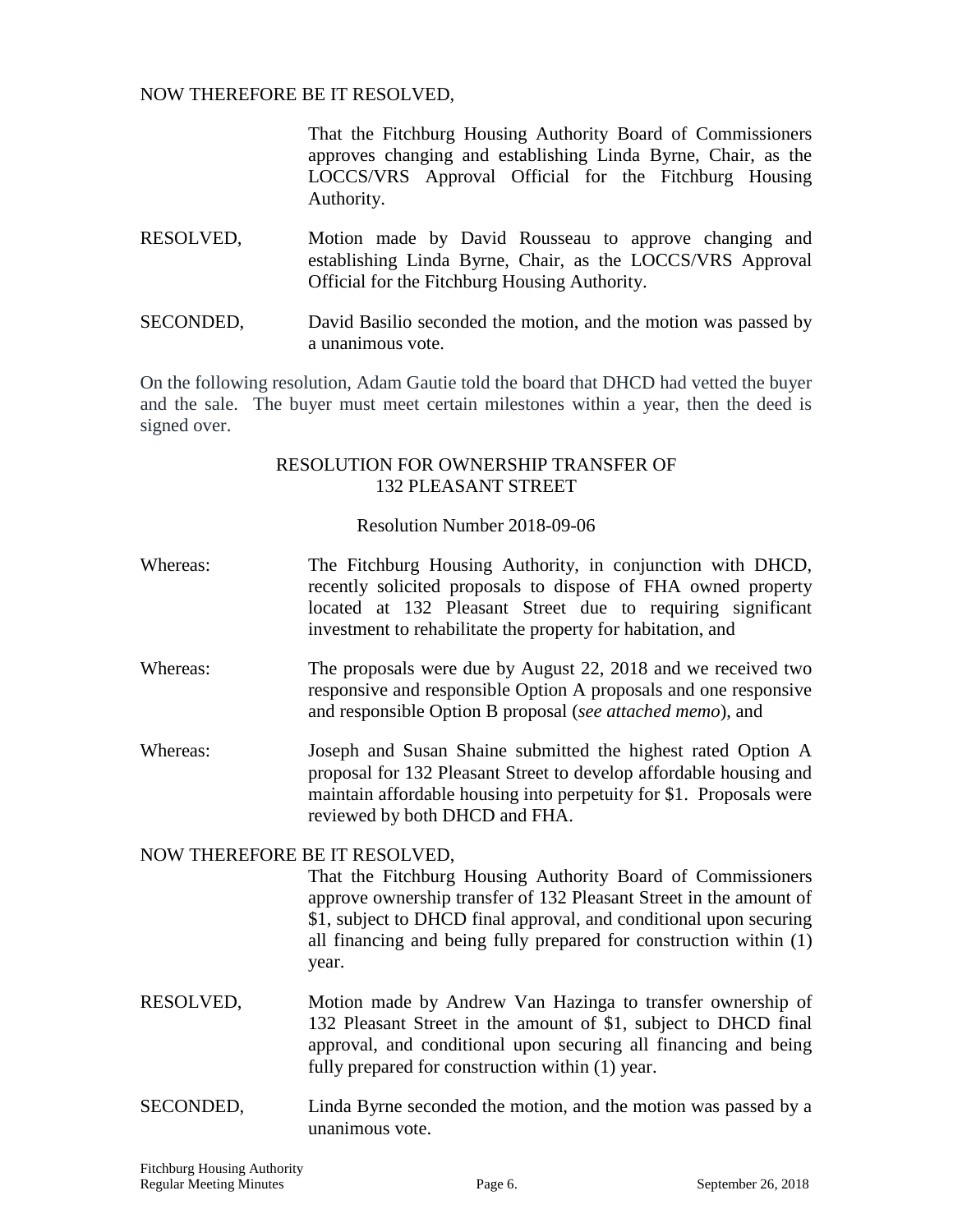Adam Gautie told the board the following resolution was for the same buyer but a different address.

# RESOLUTION FOR OWNERSHIP TRANSFER OF 16 PROSPECT STREET

Resolution Number 2018-09-07

- Whereas: The Fitchburg Housing Authority, in conjunction with DHCD, recently solicited proposals to dispose of FHA owned property located at 16 Prospect Street due to requiring significant investment to rehabilitate the property for habitation, and
- Whereas: The proposals were due by August 22, 2018 and we received one responsive and responsible Option A proposal and one responsive and responsible Option B proposal (*see attached memo*), and
- Whereas: Joseph and Susan Shaine submitted the highest rated Option A proposal for 16 Prospect Street to develop affordable housing and maintain affordable housing into perpetuity for \$1. Proposals were reviewed by both DHCD and FHA.

# NOW THEREFORE BE IT RESOLVED,

That the Fitchburg Housing Authority Board of Commissioners approve ownership transfer of 16 Prospect Street in the amount of \$1, subject to DHCD final approval, and conditional upon securing all financing and being fully prepared for construction within (1) year.

- RESOLVED, Motion made by David Rousseau to transfer ownership of 16 Prospect Street in the amount of \$1, subject to DHCD final approval, and conditional upon securing all financing and being fully prepared for construction within (1) year.
- SECONDED, David Basilio seconded the motion, and the motion was passed by a unanimous vote.

At 10:10 a.m., the Chair announced the board would go into Executive Session to discuss confidential information of the Management Agreement Extension (per Open Meeting Law) and would return to regular session at the end. The Chair then took a roll call to enter into Executive Session as follows: Dave Rousseau – yes, David Basilio – yes, Andrew Van Hazinga – yes and Linda Byrne – yes. Others present were asked to leave the meeting at this time.

The Chair then asked for a roll call vote to end the Executive Session, noting they would return to Regular Session. At 10:38 a.m. a roll call vote was taken as follows: David Rousseau – yes, David Basilio – yes, Andrew Van Hazinga – yes, Linda Byrne – yes. The nays were none. The motion passed, and the Executive Session was adjourned